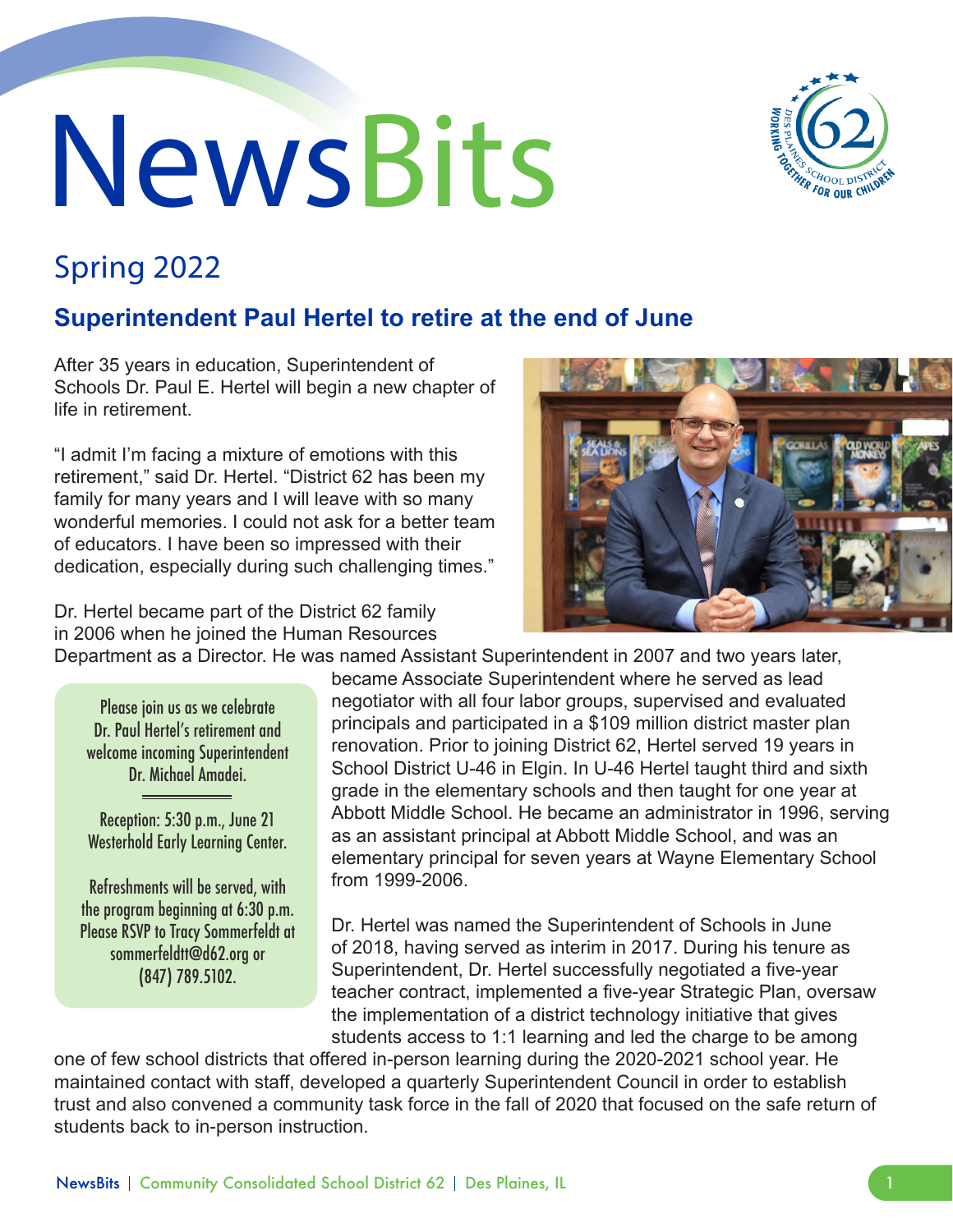"I never thought I'd lead a district during a global pandemic," said Dr. Hertel. "We have had to shift our focus in so many ways, on so many occasions. I have heard from staff, families and the community about how they've been impacted by the pandemic. This has been one of the most challenging times as a school administrator and I know I will leave this district having learned so much from this experience."

When Dr. Hertel retires on June 30, Dr. Michael Amadei will take on the role as Superintendent of **Schools** 

"I have great confidence in Dr. Amadei and know he will have a vision for this district that will lead to extraordinary accomplishments," said Dr. Hertel. "Dr. Amadei cares deeply about children, staff and the families we serve. His compassion will be an asset to his position and I look forward to seeing this district soar in the future."

Dr. Hertel will look forward to traveling this fall, working on his golf game and supporting others working in the field of education when he can.

"I will always see myself as an educator and will leave this district with many special memories," said Dr. Hertel. "However, I am ready for retirement. It's time for a new beginning."

### **2022-2023 calendars updated**

### **First day of school**

Iroquois Community School: July 13, 2022 10 month schools: August 15, 2022

### **Election Day**

November 8, 2022 has now been declared a state holiday. School will not be in session.

### **Veterans Day**

School will be in session on November 11, 2022. District 62 will honor those who have served our country on this school day.

**Winter break** December 22, 2022 through January 6, 2023

**Last day of school** Iroquois Community School: May 31, 2023 10 month schools: May 31, 2023

The revised 2022-2023 calendars for our 10-month schools can be accessed [here.](https://profile.d62.org/2122_Calendars/2022-2023_SchoolCalendar_en.pdf) The revised 2022-2023 calendars for Iroquois Community School can be accessed [here.](https://profile.d62.org/2122_Calendars/2022-2023_IroquoisCalendar_en.pdf)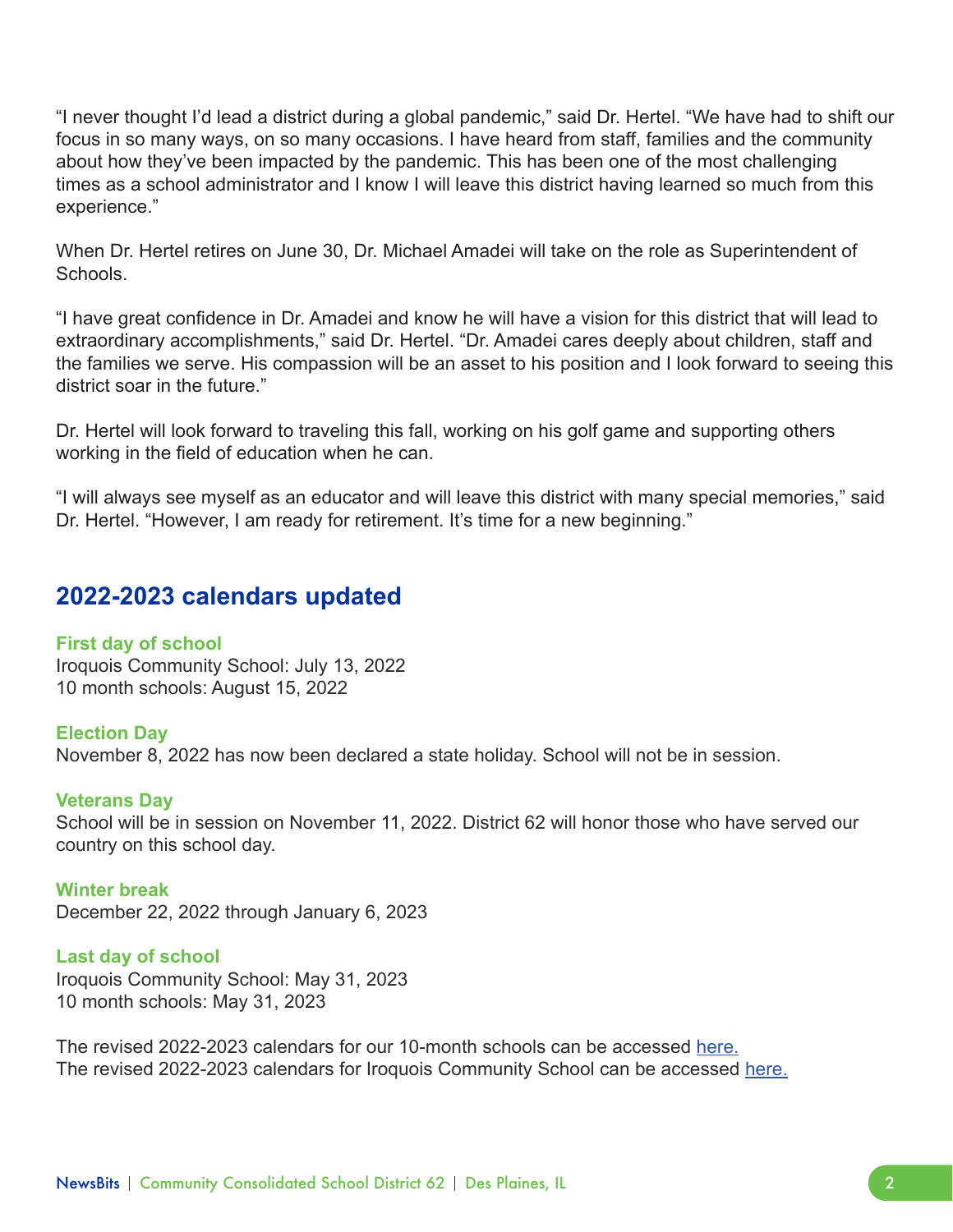## **Student artwork featured as part of Gallery 62**

Congratulations to those students whose artwork was selected to be featured as part of Gallery 62:

- Jairus Enage (Algonquin Middle School)
- Hadley Smith (Central Elementary School)
- Ashir Arsalan (Chippewa Middle School)
- Caitlyn Thommes (Cumberland Elementary School)
- Noelle Greenhow (Forest Elementary School)
- Bianca Gava (Iroquois Community School)
- Charlie Metzler (Iroquois Community School)
- Lily Lawpattanapong (North Elementary School)
- Wiktor Zawadzki (Orchard Place Elementary School)
- Sebastien Garcia (Plainfield Elementary School)
- Leila Keo (South Elementary School)
- Mia Martinez (Terrace Elementary School)

The Gallery 62 Art Exhibit was introduced in 2008 as a way to recognize works of art created by District



62 students under the guidance of district art teachers. The Board of Education presents the original art to the parents or guardians during eighth grade promotion ceremonies.

The 2022 Gallery 62

artwork can be viewed [here.](https://gallery62.d62.org/)

### **District 62 recognizes its 25-year employees**

Saul Argudo (North Elementary School) Pamela Carrico (South Elementary School) Dawn Cory (Westerhold Early Learning Center) Donald Dudek (Chippewa Middle School) Patricia Hanrahan (Plainfield Elementary School) Laura Hayek (Orchard Place Elementary School) Francesca Liberti (Orchard Place Elementary School)

Siri Nelson (Iroquois Community School) Gary Niemiec (Cumberland Elementary School)

## **District 62 Education Foundation Footnotes**

It is great to have summer upon us! Time to get out and enjoy the weather and enjoy each other's company once again.

Typically the [District 62 Foundation](http://d62foundation.com) is not active in the summer when school is out of session. Our work of offering grants to teachers, in order to enhance the educational opportunities for District 62 students, takes place during the school year. The Foundation Board members would like to encourage people to get out over the summer and support some of the people in the community that have been so supportive of our organization throughout the school year.

Ron Onesti and his O-show team members were big supporters of the District 62 Foundation. There are many great shows coming to the [Des Plaines Theater](https://desplainestheatre.com/) in the coming months. Take in a show and enjoy this historic building and the fantastic entertainment that is right on our doorstep.

The [Des Plaines History Center](https://www.desplaineshistory.org/) has many interesting historical displays that will instill pride and nostalgia in your soul. The dedicated staff is very knowledgeable and makes the experience fun for all ages.

Local businesses were a large part of our fundraising success. [R.C. Wahl Jewelers](https://www.wahljewelers.com/) has supported the Foundation for years. Village [Bank and Trust of Des Plaines](https://www.bankatvillage.com/) is one of our newer partners but is making up for lost time. Show them support by paying their storefronts a visit.

All of these organizations supported us, and the community we live in, throughout this past school year. It would be nice for them to know we, and the families of District 62 students, support them back. Make it a great summer . . . one to remember.

To learn more about the Foundation visit [d62foundation.com.](http://d62foundation.com)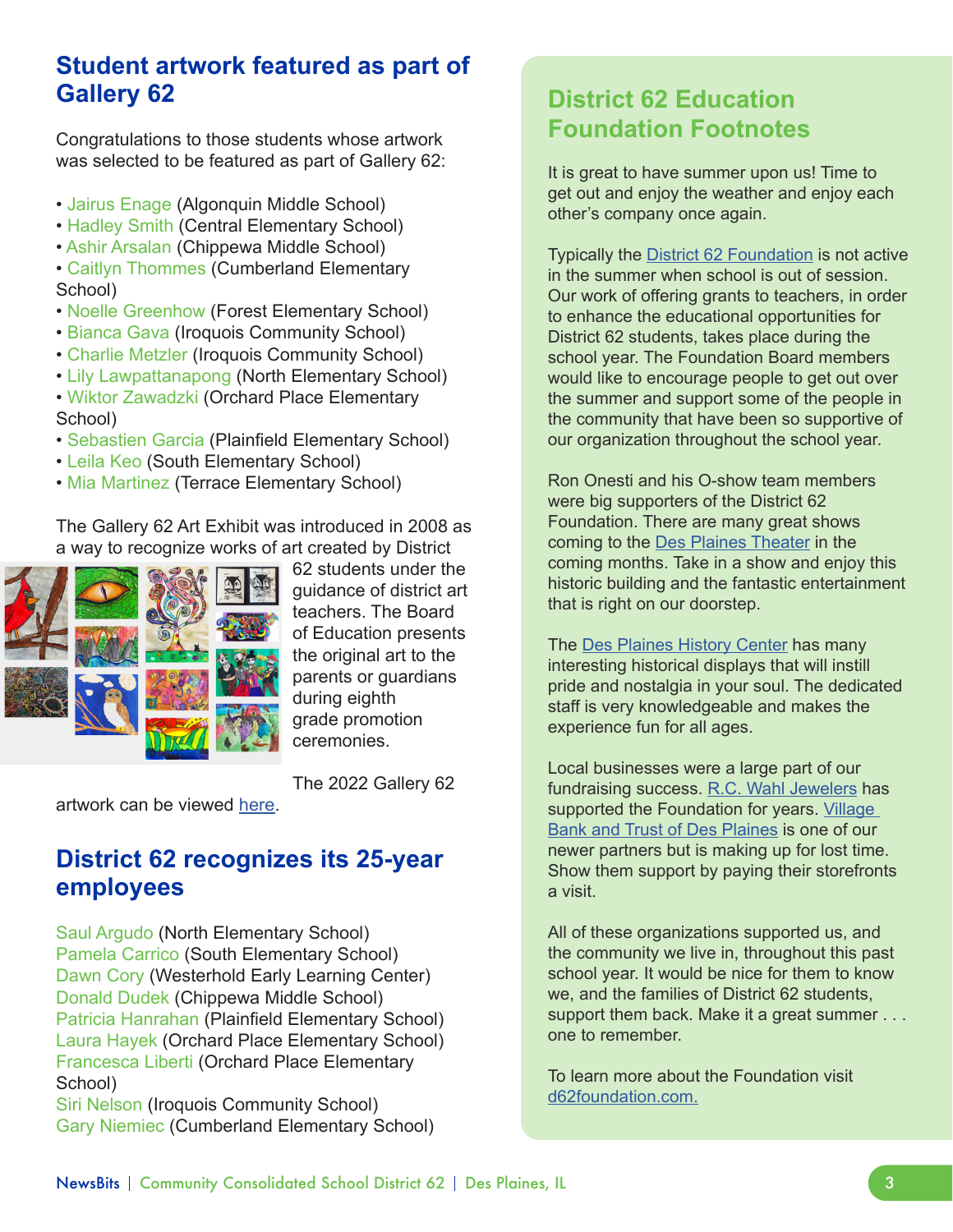# **D62 receives \$1 million from tech buyback partner Diamond Assets**

Community Consolidated School District 62 is proud to announce it was the recipient of funds that will go directly to support future technology needs.

The district received a check in the amount of \$1,085,018 for its recent upcycling of the district's older Apple technology from [Diamond Assets,](https://diamondassets.com/) a trusted Apple technology sustainability partner. The funds will be reinvested in future technology needs to help ensure that students, teachers, and staff of District 62 remain with the highest-quality technology going forward.

In November 2021, Diamond Assets purchased more than 6,400 Apple products from District 62. Based on the number and condition of the technology products, the district earned more than \$1 million which will be reinvested in new technology.

Diamond Assets works with school districts, higher education institutions, businesses, and government agencies to buyback their older technology and provide them with a long-term technology game plan to reinvest those funds into new

technology.

"We are thrilled to accept this check on behalf of our students, teachers, and taxpayers of District 62," said Dr. Paul E. Hertel, Superintendent of Schools. "We recognize that now, more than ever, ensuring our teachers and students can communicate and engage through the newest technology is critical. This buyback program allows us to continually enhance the learning environment for all in the district."

The Apple products collected from District 62 are securely data-wiped, sanitized and updated, as appropriate, and then resold – or upcycled – to other organizations or agencies. It provides considerable equity to other schools and organizations around the world which buy the newly upcycled products.



From left to right, Diamond McKenna, CEO; Dr. Paul Hertel, Superintendent of Schools; Adam Denenberg, Chief Technology Officer; Keith Schmidt, CRO; Dr. Timothy Schigur, Director of Procurement - Education

"The quality of the products from District 62 were very well cared for which allowed us to provide them over one million dollars through our buyback program," said Tim Schigar, Director of Procurement for Diamond Assets. "Our mission is to provide schools with a path to sustainable technology and this school district is a perfect example of the priority they place on their students and their community."

"Both teachers and students need a constant stream of fresh technology in order to thrive, and there are individuals who can benefit from the newly upcycled products," said Diamond McKenna, President of Diamond Assets. "Rather than worrying about what to do next with their equipment, we want educators to focus on what they do best: helping children learn. This is exactly what District 62 is doing."